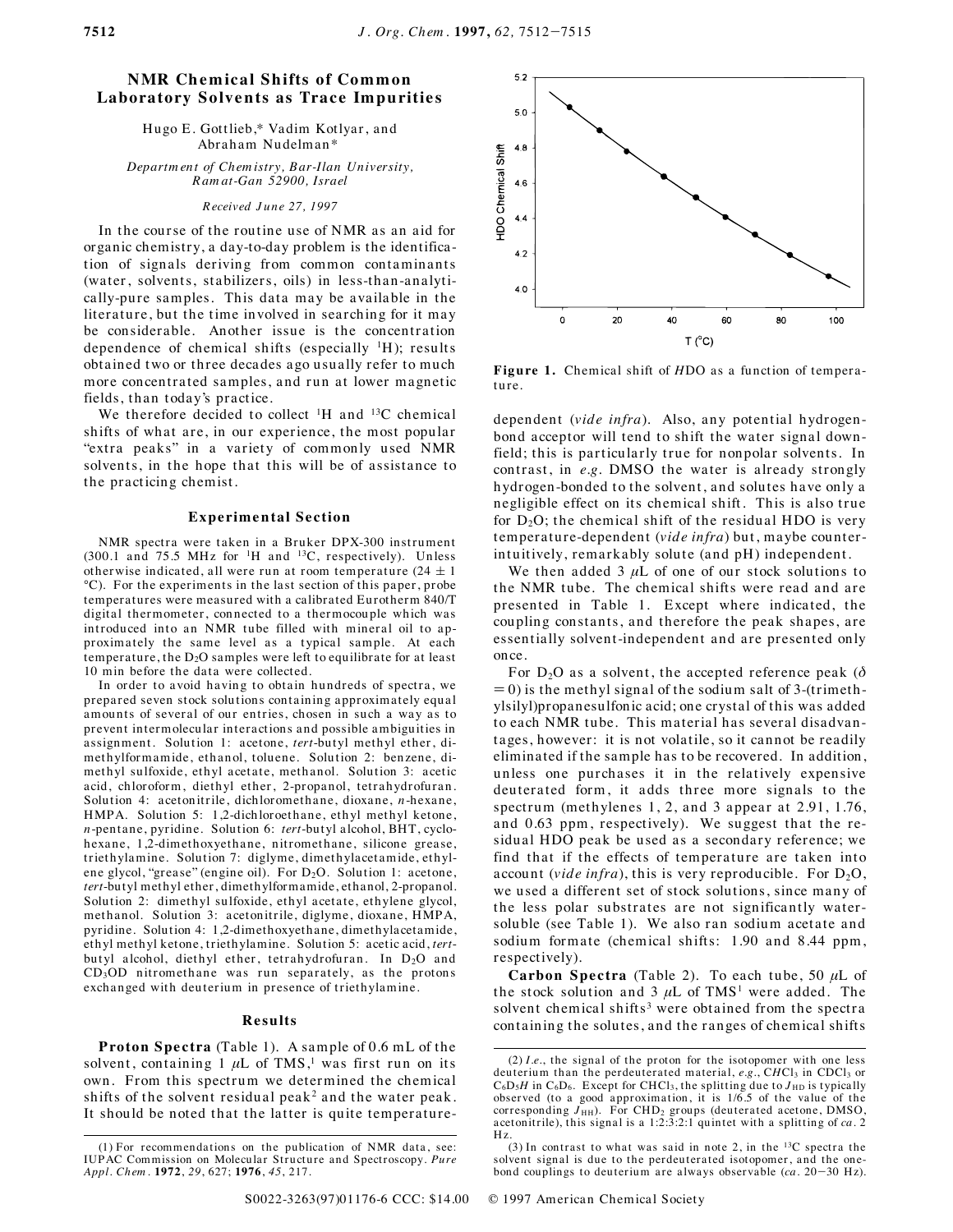Table 1. <sup>1</sup>H NMR Data

|                              | proton                               | mult                               | CDCl <sub>3</sub> | $(CD_3)_2CO$        | $(CD_3)_2SO$ | $C_6D_6$     | CD <sub>3</sub> CN  | $CD_3OD$     | $D_2O$       |
|------------------------------|--------------------------------------|------------------------------------|-------------------|---------------------|--------------|--------------|---------------------|--------------|--------------|
|                              |                                      |                                    |                   |                     |              |              |                     |              |              |
| solvent residual peak        |                                      |                                    | 7.26              | 2.05                | 2.50         | 7.16         | 1.94                | 3.31         | 4.79         |
| $H_2O$                       |                                      | ${\bf S}$                          | 1.56              | $2.84^a$            | $3.33^{a}$   | 0.40         | 2.13                | 4.87         |              |
| acetic acid                  | CH <sub>3</sub>                      | ${\bf S}$                          | 2.10              | 1.96                | 1.91         | 1.55         | 1.96                | 1.99         | $2.08\,$     |
| acetone                      | CH <sub>3</sub>                      | ${\bf S}$                          | 2.17<br>2.10      | 2.09<br>2.05        | 2.09<br>2.07 | 1.55<br>1.55 | 2.08<br>1.96        | 2.15<br>2.03 | 2.22<br>2.06 |
| acetonitrile<br>benzene      | CH <sub>3</sub>                      | ${\bf S}$                          | 7.36              | 7.36                | 7.37         | 7.15         | 7.37                | 7.33         |              |
| tert-butyl alcohol           | CН<br>CH <sub>3</sub>                | ${\bf S}$<br>${\bf S}$             | 1.28              | 1.18                | 1.11         | 1.05         | 1.16                | 1.40         | 1.24         |
|                              | OH <sup>c</sup>                      | ${\bf S}$                          |                   |                     | 4.19         | 1.55         | 2.18                |              |              |
| tert-butyl methyl ether      | CCH <sub>3</sub>                     | ${\bf S}$                          | 1.19              | 1.13                | 1.11         | 1.07         | 1.14                | 1.15         | 1.21         |
|                              | OCH <sub>3</sub>                     | ${\bf S}$                          | 3.22              | 3.13                | 3.08         | 3.04         | 3.13                | 3.20         | 3.22         |
| $BHT^b$                      | ArH                                  | ${\bf S}$                          | 6.98              | 6.96                | 6.87         | 7.05         | 6.97                | 6.92         |              |
|                              | OH <sup>c</sup>                      | ${\bf S}$                          | 5.01              |                     | 6.65         | 4.79         | 5.20                |              |              |
|                              | ArCH <sub>3</sub>                    | ${\bf S}$                          | 2.27              | 2.22                | 2.18         | 2.24         | 2.22                | 2.21         |              |
|                              | $ArC(CH_3)$                          | ${\bf S}$                          | 1.43              | 1.41                | 1.36         | 1.38         | 1.39                | 1.40         |              |
| chloroform                   | CН                                   | ${\bf S}$                          | 7.26              | 8.02                | 8.32         | 6.15         | 7.58                | 7.90         |              |
| cyclohexane                  | CH <sub>2</sub>                      | ${\bf S}$                          | 1.43              | 1.43                | 1.40         | 1.40         | 1.44                | 1.45         |              |
| 1,2-dichloroethane           | CH <sub>2</sub>                      | ${\bf S}$                          | 3.73              | 3.87                | 3.90         | 2.90         | 3.81                | 3.78         |              |
| dichloromethane              | CH <sub>2</sub>                      | $\bf S$                            | 5.30              | 5.63                | 5.76         | 4.27         | 5.44                | 5.49         |              |
| diethyl ether                | CH <sub>3</sub>                      | t, 7                               | 1.21              | 1.11                | 1.09         | 1.11         | 1.12                | 1.18         | 1.17         |
|                              | CH <sub>2</sub>                      | q, 7                               | 3.48              | 3.41                | 3.38         | 3.26         | 3.42                | 3.49         | 3.56         |
| diglyme                      | CH <sub>2</sub>                      | $\, {\rm m}$                       | 3.65              | 3.56                | 3.51         | 3.46         | 3.53                | 3.61         | 3.67         |
|                              | CH <sub>2</sub>                      | m                                  | 3.57              | 3.47                | 3.38         | 3.34         | 3.45                | 3.58         | 3.61         |
|                              | OCH <sub>3</sub>                     | $\mathbf S$                        | 3.39              | 3.28                | 3.24         | 3.11         | 3.29                | 3.35         | 3.37         |
| 1,2-dimethoxyethane          | CH <sub>3</sub>                      | ${\bf S}$                          | 3.40              | 3.28                | 3.24         | 3.12         | 3.28                | 3.35         | 3.37         |
|                              | CH <sub>2</sub>                      | ${\bf S}$                          | 3.55              | 3.46                | 3.43         | 3.33         | 3.45                | 3.52         | 3.60         |
| dimethylacetamide            | CH <sub>3</sub> CO                   | ${\bf S}$                          | 2.09<br>3.02      | 1.97<br>3.00        | 1.96<br>2.94 | 1.60<br>2.57 | 1.97<br>2.96        | 2.07<br>3.31 | 2.08<br>3.06 |
|                              | NCH <sub>3</sub><br>NCH <sub>3</sub> | ${\bf S}$                          | 2.94              | 2.83                | 2.78         | 2.05         | 2.83                | 2.92         | 2.90         |
| dimethylformamide            | CН                                   | ${\bf S}$<br>${\bf S}$             | 8.02              | 7.96                | 7.95         | 7.63         | 7.92                | 7.97         | 7.92         |
|                              | CH <sub>3</sub>                      | ${\bf S}$                          | 2.96              | 2.94                | 2.89         | 2.36         | 2.89                | 2.99         | 3.01         |
|                              | CH <sub>3</sub>                      | ${\bf S}$                          | 2.88              | 2.78                | 2.73         | 1.86         | 2.77                | 2.86         | 2.85         |
| dimethyl sulfoxide           | CH <sub>3</sub>                      | ${\bf S}$                          | 2.62              | 2.52                | 2.54         | 1.68         | 2.50                | 2.65         | 2.71         |
| dioxane                      | CH <sub>2</sub>                      | S                                  | 3.71              | 3.59                | 3.57         | 3.35         | 3.60                | 3.66         | 3.75         |
| ethanol                      | CH <sub>3</sub>                      | t, 7                               | 1.25              | 1.12                | 1.06         | 0.96         | 1.12                | 1.19         | 1.17         |
|                              | CH <sub>2</sub>                      | q, $7^d$                           | 3.72              | 3.57                | 3.44         | 3.34         | 3.54                | 3.60         | 3.65         |
|                              | OН                                   | $\mathbf{s}^{c,d}$                 | 1.32              | 3.39                | 4.63         |              | 2.47                |              |              |
| ethyl acetate                | CH <sub>3</sub> CO                   | $\mathbf s$                        | 2.05              | 1.97                | 1.99         | 1.65         | 1.97                | 2.01         | 2.07         |
|                              | $CH_2CH_3$                           | q, 7                               | 4.12              | 4.05                | 4.03         | 3.89         | 4.06                | 4.09         | 4.14         |
|                              | $CH_2CH_3$                           | $\mathsf{t}$ , $\mathsf{7}$        | 1.26              | 1.20                | 1.17         | 0.92         | 1.20                | 1.24         | 1.24         |
| ethyl methyl ketone          | CH <sub>3</sub> CO                   | ${\bf S}$                          | 2.14              | 2.07                | 2.07         | 1.58         | 2.06                | 2.12         | 2.19         |
|                              | $CH_2CH_3$                           | q, 7                               | 2.46              | 2.45                | 2.43         | 1.81         | 2.43                | 2.50         | 3.18         |
|                              | CH <sub>2</sub> CH <sub>3</sub>      | $\mathsf{t}$ , $\mathsf{7}$        | 1.06              | 0.96                | 0.91         | 0.85         | 0.96                | 1.01         | 1.26         |
| ethylene glycol              | CН                                   | $\mathbf{s}^e$                     | 3.76              | 3.28                | 3.34         | 3.41         | 3.51                | 3.59         | 3.65         |
| "grease" $f$                 | CH <sub>3</sub>                      | m                                  | 0.86              | 0.87                |              | 0.92         | 0.86                | 0.88         |              |
|                              | CH <sub>2</sub>                      | br s                               | 1.26<br>0.88      | 1.29<br>0.88        | 0.86         | 1.36<br>0.89 | 1.27                | 1.29<br>0.90 |              |
| $n$ -hexane                  | CH <sub>3</sub><br>CH <sub>2</sub>   | t<br>m                             | 1.26              | 1.28                | 1.25         | 1.24         | 0.89<br>1.28        | 1.29         |              |
| HMPA <sup>g</sup>            | CH <sub>3</sub>                      | d, 9.5                             | 2.65              | 2.59                | 2.53         | 2.40         | 2.57                | 2.64         | 2.61         |
| methanol                     | CH <sub>3</sub>                      | $s^{\hat{h}}$                      | 3.49              | 3.31                | 3.16         | 3.07         | 3.28                | 3.34         | 3.34         |
|                              | OH                                   | $S^{c,h}$                          | 1.09              | 3.12                | 4.01         |              | 2.16                |              |              |
| nitromethane                 | CH <sub>3</sub>                      | S                                  | 4.33              | 4.43                | 4.42         | 2.94         | 4.31                | 4.34         | 4.40         |
| $n$ -pentane                 | CH <sub>3</sub>                      | t, 7                               | 0.88              | 0.88                | 0.86         | 0.87         | 0.89                | 0.90         |              |
|                              | CH <sub>2</sub>                      | ${\rm m}$                          | 1.27              | 1.27                | 1.27         | 1.23         | 1.29                | 1.29         |              |
| 2-propanol                   | CH <sub>3</sub>                      | d, 6                               | 1.22              | 1.10                | 1.04         | 0.95         | 1.09                | 1.50         | 1.17         |
|                              | <b>CH</b>                            | sep, 6                             | 4.04              | 3.90                | 3.78         | 3.67         | 3.87                | 3.92         | 4.02         |
| pyridine                     | CH(2)                                | m                                  | 8.62              | 8.58                | 8.58         | 8.53         | 8.57                | 8.53         | 8.52         |
|                              | CH(3)                                | $\mathbf m$                        | 7.29              | 7.35                | 7.39         | 6.66         | 7.33                | 7.44         | 7.45         |
|                              | CH(4)                                | m                                  | 7.68              | 7.76                | 7.79         | 6.98         | 7.73                | 7.85         | 7.87         |
| silicone grease <sup>i</sup> | CH <sub>3</sub>                      | ${\bf S}$                          | 0.07              | 0.13                |              | 0.29         | 0.08                | 0.10         |              |
| tetrahydrofuran              | CH <sub>2</sub>                      | ${\rm m}$                          | 1.85              | 1.79                | 1.76         | 1.40         | 1.80                | 1.87         | 1.88         |
|                              | CH <sub>2</sub> O                    | m                                  | 3.76              | 3.63                | 3.60         | 3.57         | 3.64                | 3.71         | 3.74         |
| toluene                      | CH <sub>3</sub>                      | ${\bf S}$                          | 2.36              | 2.32                | 2.30         | 2.11         | 2.33                | 2.32         |              |
|                              | CH(o/p)                              | ${\rm m}$                          | 7.17              | $7.1 - 7.2$         | 7.18         | 7.02         | $7.1 - 7.3$         | 7.16         |              |
| triethylamine                | CH(m)<br>CH <sub>3</sub>             | $\mathbf m$                        | 7.25<br>1.03      | $7.1 - 7.2$<br>0.96 | 7.25<br>0.93 | 7.13<br>0.96 | $7.1 - 7.3$<br>0.96 | 7.16<br>1.05 | 0.99         |
|                              | CH <sub>2</sub>                      | t,7<br>$\mathbf{q}$ , $\mathbf{7}$ | 2.53              | 2.45                | 2.43         | 2.40         | 2.45                | 2.58         | 2.57         |
|                              |                                      |                                    |                   |                     |              |              |                     |              |              |

" In these solvents the intermolecular rate of exchange is slow enough that a peak due to HDO is usually also observed; it appears at 2.81 and 3.30 ppm in acetone and DMSO, respectively. In the former solvent, it is often seen as a 1:1:1 triplet, with  ${}^{2}J_{HD} = 1$  Hz. <sup>b</sup> 2,6-Dimethyl-4-tert-butylphenol. <sup>c</sup> The signals from exchangeable protons were not always identified. <sup>d</sup> In some cases (see note *a*), the coupling interaction between the CH<sub>2</sub> and the OH protons may be observed  $(J$ at  $\delta$  2.69, and extra coupling was also apparent on the methylene peak. *f* Long-chain, linear aliphatic hydrocarbons. Their solubility in DMSO was too low to give visible peaks. <sup>8</sup> Hexamethylphosphoramide. <sup>h</sup> In some cases (see notes *a*, *d*), the coupling interaction between<br>the CH<sub>3</sub> and the OH protons may be observed  $(J = 5.5 \text{ Hz})$ . <sup>i</sup> Poly(dimethylsi peaks.

show their degree of variability. Occasionally, in order to distinguish between peaks whose assignment was ambiguous, a further  $1-2 \mu L$  of a specific substrate were added and the spectra run again.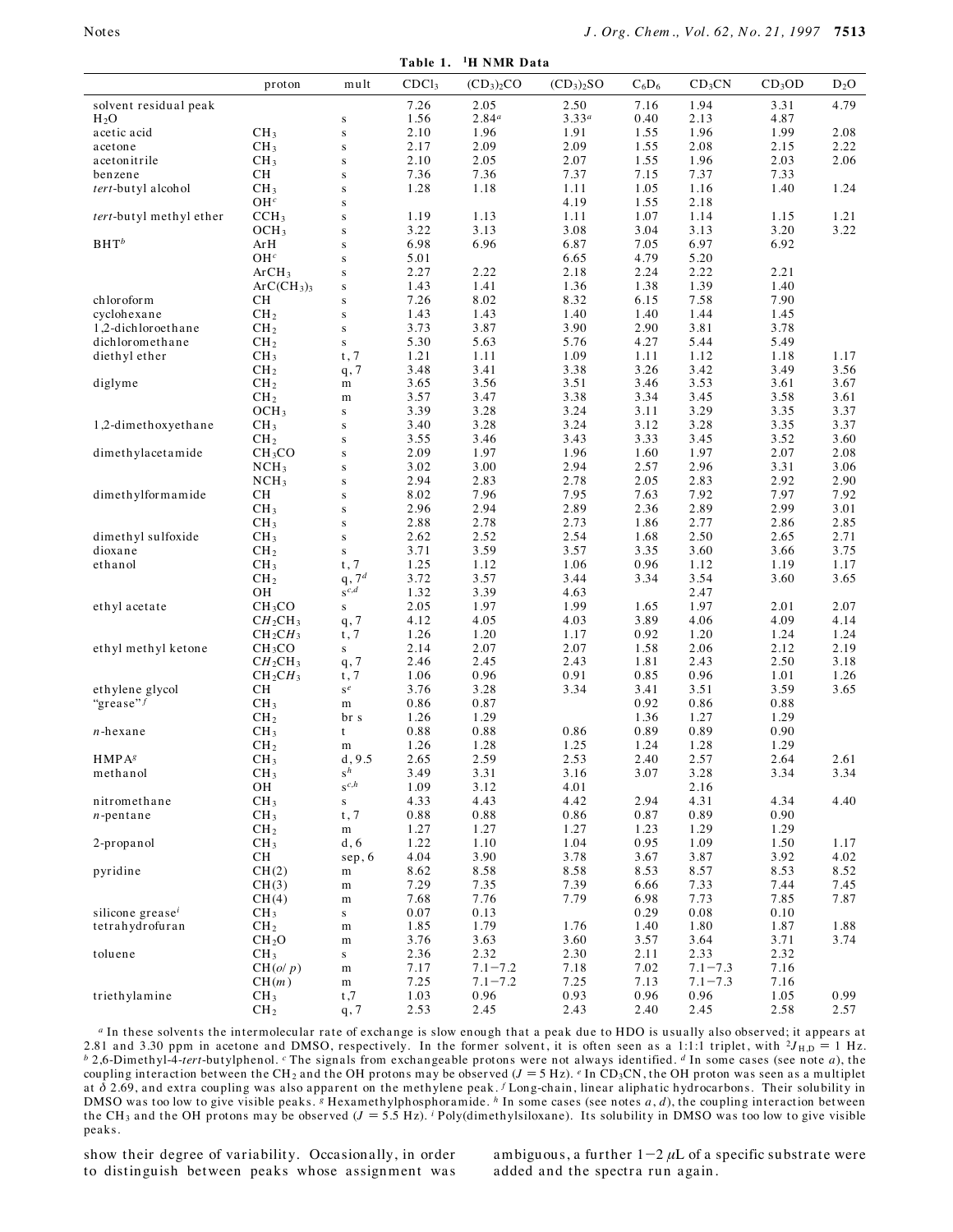|                                   |                                        | CDCl <sub>3</sub> | $(CD_3)_2CO$      | $(CD_3)_2SO$     | $C_6D_6$          | CD <sub>3</sub> CN | CD <sub>3</sub> OD | $D_2O$             |
|-----------------------------------|----------------------------------------|-------------------|-------------------|------------------|-------------------|--------------------|--------------------|--------------------|
| solvent signals                   |                                        | $77.16\pm0.06$    | $29.84 \pm 0.01$  | $39.52 \pm 0.06$ | $128.06 \pm 0.02$ | $1.32\,\pm0.02$    | 49.00 ± 0.01       |                    |
|                                   | $_{\rm CO}$                            | 175.99            | $206.26 \pm 0.13$ |                  | 175.82            | $118.26 \pm 0.02$  |                    |                    |
| acetic acid                       | CH <sub>3</sub>                        | 20.81             | 172.31<br>20.51   | 171.93<br>20.95  | 20.37             | 173.21<br>20.73    | 175.11<br>20.56    | 177.21<br>21.03    |
| acetone                           | $_{\rm CO}$                            | 207.07            | 205.87            | 206.31           | 204.43            | 207.43             | 209.67             | 215.94             |
|                                   | CH <sub>3</sub>                        | 30.92             | 30.60             | 30.56            | 30.14             | 30.91              | 30.67              | 30.89              |
| acetonitrile                      | CN<br>CH <sub>3</sub>                  | 116.43<br>1.89    | 117.60<br>1.12    | 117.91<br>1.03   | 116.02<br>0.20    | 118.26<br>1.79     | 118.06<br>0.85     | 119.68<br>1.47     |
| benzene                           | $\rm CH$                               | 128.37            | 129.15            | 128.30           | 128.62            | 129.32             | 129.34             |                    |
| tert-butyl alcohol                | С                                      | 69.15             | 68.13             | 66.88            | 68.19             | 68.74              | 69.40              | 70.36              |
|                                   | CH <sub>3</sub>                        | 31.25             | 30.72             | 30.38            | 30.47             | 30.68              | 30.91              | 30.29              |
| tert-butyl methyl ether           | OCH <sub>3</sub>                       | 49.45             | 49.35             | 48.70            | 49.19             | 49.52              | 49.66              | 49.37              |
|                                   | С<br>CCH <sub>3</sub>                  | 72.87<br>26.99    | 72.81<br>27.24    | 72.04<br>26.79   | 72.40<br>27.09    | 73.17<br>27.28     | 74.32<br>27.22     | 75.62<br>26.60     |
| <b>BHT</b>                        | C(1)                                   | 151.55            | 152.51            | 151.47           | 152.05            | 152.42             | 152.85             |                    |
|                                   | C(2)                                   | 135.87            | 138.19            | 139.12           | 136.08            | 138.13             | 139.09             |                    |
|                                   | CH(3)                                  | 125.55            | 129.05            | 127.97           | 128.52            | 129.61             | 129.49             |                    |
|                                   | C(4)<br>CH <sub>3</sub> Ar             | 128.27<br>21.20   | 126.03<br>21.31   | 124.85<br>20.97  | 125.83<br>21.40   | 126.38<br>21.23    | 126.11<br>21.38    |                    |
|                                   | CH <sub>3</sub> C                      | 30.33             | 31.61             | 31.25            | 31.34             | 31.50              | 31.15              |                    |
|                                   | С                                      | 34.25             | 35.00             | 34.33            | 34.35             | 35.05              | 35.36              |                    |
| chloroform                        | CH                                     | 77.36             | 79.19             | 79.16            | 77.79             | 79.17              | 79.44              |                    |
| cyclohexane<br>1,2-dichloroethane | CH <sub>2</sub><br>CH <sub>2</sub>     | 26.94<br>43.50    | 27.51<br>45.25    | 26.33<br>45.02   | 27.23<br>43.59    | 27.63<br>45.54     | 27.96<br>45.11     |                    |
| dichloromethane                   | CH <sub>2</sub>                        | 53.52             | 54.95             | 54.84            | 53.46             | 55.32              | 54.78              |                    |
| diethyl ether                     | CH <sub>3</sub>                        | 15.20             | 15.78             | 15.12            | 15.46             | 15.63              | 15.46              | 14.77              |
|                                   | CH <sub>2</sub>                        | 65.91             | 66.12             | 62.05            | 65.94             | 66.32              | 66.88              | 66.42              |
| diglyme                           | CH <sub>3</sub>                        | 59.01<br>70.51    | 58.77<br>71.03    | 57.98<br>69.54   | 58.66<br>70.87    | 58.90<br>70.99     | 59.06<br>71.33     | 58.67<br>70.05     |
|                                   | CH <sub>2</sub><br>CH <sub>2</sub>     | 71.90             | 72.63             | 71.25            | 72.35             | 72.63              | 72.92              | 71.63              |
| 1,2-dimethoxyethane               | CH <sub>3</sub>                        | 59.08             | 58.45             | 58.01            | 58.68             | 58.89              | 59.06              | 58.67              |
|                                   | CH <sub>2</sub>                        | 71.84             | 72.47             | 17.07            | 72.21             | 72.47              | 72.72              | 71.49              |
| dimethylacetamide                 | CH <sub>3</sub>                        | 21.53             | 21.51             | 21.29            | 21.16             | 21.76              | 21.32              | 21.09              |
|                                   | $_{\rm CO}$<br>NCH <sub>3</sub>        | 171.07<br>35.28   | 170.61<br>34.89   | 169.54<br>37.38  | 169.95<br>34.67   | 171.31<br>35.17    | 173.32<br>35.50    | 174.57<br>35.03    |
|                                   | NCH <sub>3</sub>                       | 38.13             | 37.92             | 34.42            | 37.03             | 38.26              | 38.43              | 38.76              |
| dimethylformamide                 | CH                                     | 162.62            | 162.79            | 162.29           | 162.13            | 163.31             | 164.73             | 165.53             |
|                                   | CH <sub>3</sub>                        | 36.50             | 36.15             | 35.73            | 35.25             | 36.57              | 36.89              | 37.54              |
| dimethyl sulfoxide                | CH <sub>3</sub><br>CH <sub>3</sub>     | 31.45<br>40.76    | 31.03<br>41.23    | 30.73<br>40.45   | 30.72<br>40.03    | 31.32<br>41.31     | 31.61<br>40.45     | 32.03<br>39.39     |
| dioxane                           | CH <sub>2</sub>                        | 67.14             | 67.60             | 66.36            | 67.16             | 67.72              | 68.11              | 67.19              |
| ethanol                           | CH <sub>3</sub>                        | 18.41             | 18.89             | 18.51            | 18.72             | 18.80              | 18.40              | 17.47              |
|                                   | CH <sub>2</sub>                        | 58.28             | 57.72             | 56.07            | 57.86             | 57.96              | 58.26              | 58.05              |
| ethyl acetate                     | CH <sub>3</sub> CO<br>$_{\rm CO}$      | 21.04<br>171.36   | 20.83<br>170.96   | 20.68<br>170.31  | 20.56<br>170.44   | 21.16<br>171.68    | 20.88<br>172.89    | 21.15<br>175.26    |
|                                   | CH <sub>2</sub>                        | 60.49             | 60.56             | 59.74            | 60.21             | 60.98              | 61.50              | 62.32              |
|                                   | CH <sub>3</sub>                        | 14.19             | 14.50             | 14.40            | 14.19             | 14.54              | 14.49              | 13.92              |
| ethyl methyl ketone               | CH <sub>3</sub> CO                     | 29.49             | 29.30             | 29.26            | 28.56             | 29.60              | 29.39              | 29.49              |
|                                   | CO<br>CH <sub>2</sub> CH <sub>3</sub>  | 209.56<br>36.89   | 208.30<br>36.75   | 208.72<br>35.83  | 206.55<br>36.36   | 209.88<br>37.09    | 212.16<br>37.34    | 218.43<br>37.27    |
|                                   | $CH_2CH_3$                             | 7.86              | 8.03              | 7.61             | 7.91              | 8.14               | 8.09               | 7.87               |
| ethylene glycol                   | CH <sub>2</sub>                        | 63.79             | 64.26             | 62.76            | 64.34             | 64.22              | 64.30              | 63.17              |
| "grease"                          | CH <sub>2</sub>                        | 29.76             | 30.73             | 29.20            | 30.21             | 30.86              | 31.29              |                    |
| $n$ -hexane                       | CH <sub>3</sub><br>CH <sub>2</sub> (2) | 14.14<br>22.70    | 14.34<br>23.28    | 13.88<br>22.05   | 14.32<br>23.04    | 14.43<br>23.40     | 14.45<br>23.68     |                    |
|                                   | CH <sub>2</sub> (3)                    | 31.64             | 32.30             | 30.95            | 31.96             | 32.36              | 32.73              |                    |
| HMPA <sup>b</sup>                 | CH <sub>3</sub>                        | 36.87             | 37.04             | 36.42            | 36.88             | 37.10              | 37.00              | 36.46              |
| methanol                          | CH <sub>3</sub>                        | 50.41             | 49.77             | 48.59            | 49.97             | 49.90              | 49.86              | 49.50 <sup>c</sup> |
| nitromethane                      | CH <sub>3</sub>                        | 62.50             | 63.21             | 63.28            | 61.16             | 63.66              | 63.08              | 63.22              |
| $n$ -pentane                      | CH <sub>3</sub><br>CH <sub>2</sub> (2) | 14.08<br>22.38    | 14.29<br>22.98    | 13.28<br>21.70   | 14.25<br>22.72    | 14.37<br>23.08     | 14.39<br>23.38     |                    |
|                                   | CH <sub>2</sub> (3)                    | 34.16             | 34.83             | 33.48            | 34.45             | 34.89              | 35.30              |                    |
| 2-propanol                        | CH <sub>3</sub>                        | 25.14             | 25.67             | 25.43            | 25.18             | 25.55              | 25.27              | 24.38              |
|                                   | CН                                     | 64.50             | 63.85             | 64.92            | 64.23             | 64.30              | 64.71              | 64.88              |
| pyridine                          | CH(2)<br>CH(3)                         | 149.90<br>123.75  | 150.67<br>124.57  | 149.58<br>123.84 | 150.27<br>123.58  | 150.76<br>127.76   | 150.07<br>125.53   | 149.18<br>125.12   |
|                                   | CH(4)                                  | 135.96            | 136.56            | 136.05           | 135.28            | 136.89             | 138.35             | 138.27             |
| silicone grease                   | CH <sub>3</sub>                        | 1.04              | 1.40              |                  | 1.38              |                    | 2.10               |                    |
| tetrahydrofuran                   | CH <sub>2</sub>                        | 25.62             | 26.15             | 25.14            | 25.72             | 26.27              | 26.48              | 25.67              |
| toluene                           | CH <sub>2</sub> O<br>CH <sub>3</sub>   | 67.97<br>21.46    | 68.07<br>21.46    | 67.03<br>20.99   | 67.80<br>21.10    | 68.33<br>21.50     | 68.83<br>21.50     | 68.68              |
|                                   | C(i)                                   | 137.89            | 138.48            | 137.35           | 137.91            | 138.90             | 138.85             |                    |
|                                   | CH(o)                                  | 129.07            | 129.76            | 128.88           | 129.33            | 129.94             | 129.91             |                    |
|                                   | CH(m)                                  | 128.26            | 129.03            | 128.18           | 128.56            | 129.23             | 129.20             |                    |
| triethylamine                     | CH(p)<br>CH <sub>3</sub>               | 125.33<br>11.61   | 126.12<br>12.49   | 125.29<br>11.74  | 125.68<br>12.35   | 126.28<br>12.38    | 126.29<br>11.09    | 9.07               |
|                                   | CH <sub>2</sub>                        | 46.25             | 47.07             | 45.74            | 46.77             | 47.10              | 46.96              | 47.19              |

<sup>*a*</sup> See footnotes for Table 1.  $^{b}$  <sup>2</sup> $J_{PC}$  = 3 Hz. <sup>*c*</sup> Reference material; see text.